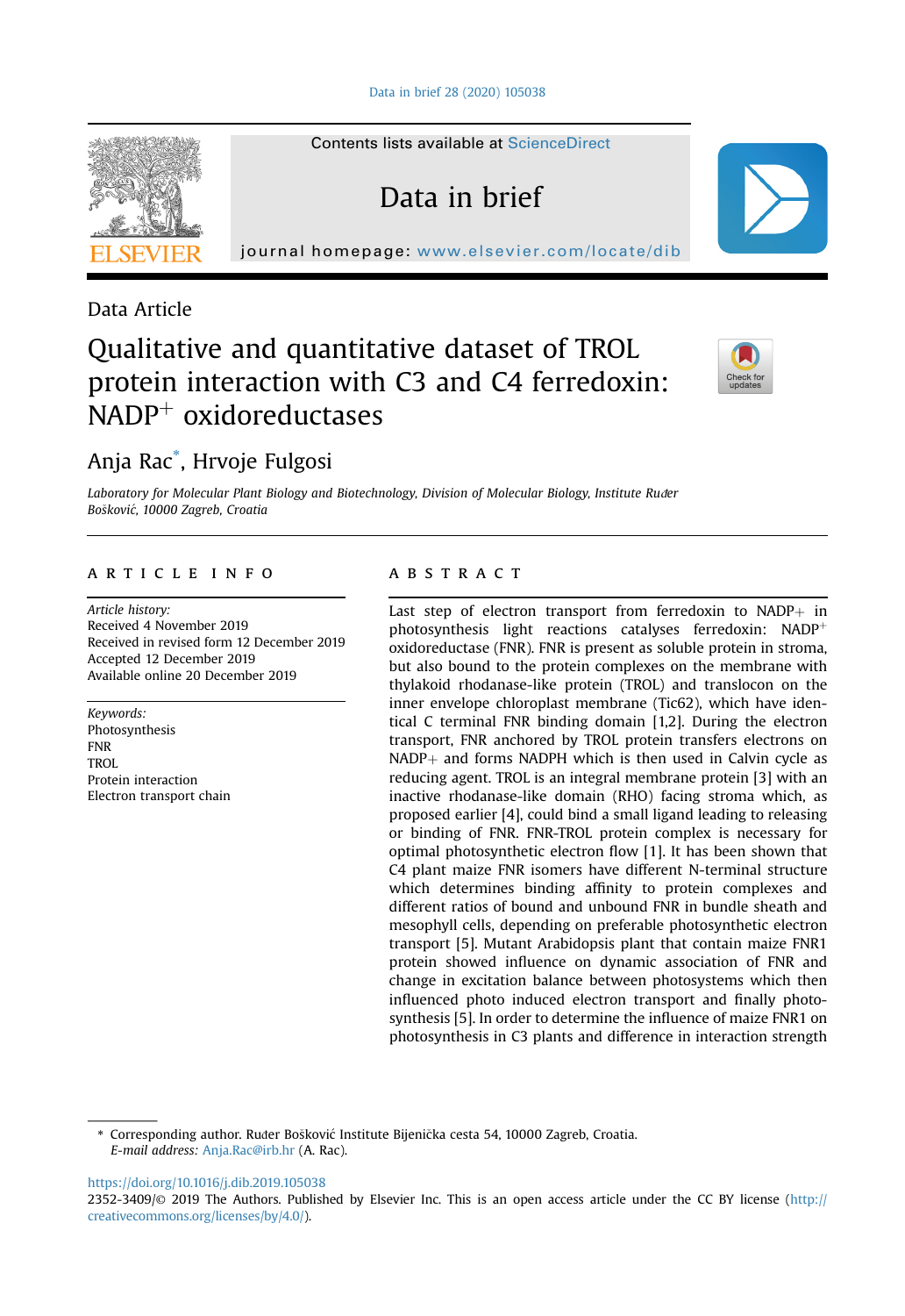with TROL, we preformed Yeast two hybrid screening, x-alpha-gal assay and  $\beta$ -galactosidase assay.

© 2019 The Authors. Published by Elsevier Inc. This is an open access article under the CC BY license [\(http://creativecommons.](http://creativecommons.org/licenses/by/4.0/) [org/licenses/by/4.0/\)](http://creativecommons.org/licenses/by/4.0/).

#### Specifications Table

| Subject                        | Biology, Biochemistry                                                                                                                                                                                                                                                                                                                          |
|--------------------------------|------------------------------------------------------------------------------------------------------------------------------------------------------------------------------------------------------------------------------------------------------------------------------------------------------------------------------------------------|
| Specific subject area          | Protein interactions                                                                                                                                                                                                                                                                                                                           |
| Type of data                   | Image                                                                                                                                                                                                                                                                                                                                          |
|                                | Chart                                                                                                                                                                                                                                                                                                                                          |
| How data were acquired         | Yeast two hybrid, $\beta$ -galactosidase assay, X-alpha-gal assay, yeast transformation                                                                                                                                                                                                                                                        |
| Data format                    | Raw                                                                                                                                                                                                                                                                                                                                            |
|                                | Analyzed                                                                                                                                                                                                                                                                                                                                       |
| Parameters for data collection | Bait vector pBDGAL4 Cam and prey vectors pGADT7 and pADGAL4 were introduced in<br>yeast strains AH109 and Y187. Bait polypeptides are C-terminal regions of protein TROL<br>(ITEP) and protein Tic62 (IA2), protein TROL (220) and protein TROL (PEPEa). Pisum<br>sativum $(C3)$ FNR1 and maize $(C4)$ FNR1 were introduced in prey vectors.   |
| Description of data collection | After yeast transformation, selective medium without Leucine and Triptophan was used<br>for transformants selection. For interaction screening we used selective plates lacking<br>Leucine, Triptophan, Adenine and Histidine. $\beta$ -galactosidase assay and X-alpha-gal<br>assays were preformed according to manufacturer's instructions. |
| Data source location           | Zagreb, Croatia                                                                                                                                                                                                                                                                                                                                |
| Data accessibility             | Data is supplied in this article                                                                                                                                                                                                                                                                                                               |

#### Value of the Data

- Data assess qualitative and quantitative protein interaction of maize FNR1 in C3 plant

 $\bullet$  Interactions were tested with Yeast two hybrid screening, X-alpha-gal and  $\upbeta$ -galactosidase assay

- This dataset gives insight in protein interactions for further experiments on FNR, TROL and photosynthesis especially for mutant C3 plants with C4 elements

#### 1. Data

The data indicates stronger interaction [\[4](#page-3-0)] between maize FNR1 with ITEP region of TROL [\[5\]](#page-3-0) than one between pea FNR1 and ITEP. Yeast two hybrid interaction screening showed positive interactions between both FNR's with ITEP and IA2 region and negative with module 220 and PEPE ([Fig. 1](#page-2-0)). Vigorous yeast cell growth and intensive blue color development from yeast MEL1 gene activation in X-alpha-gal assay was detected in ZmFNR1FLAGHA-ITEP protein interaction and lighter blue color was developed in interaction PsFNR1 with ITEP and IA2 regions and ZmFNR1FLAGHA with IA2 [\(Fig. 2\)](#page-2-0). b-galactosidase assay showed that ZmFNR1FLAGHA-ITEP interaction is 10 times stronger than PsFNR1-ITEP interaction ([Table 1\)](#page-3-0). Raw data of b-galactosidase assay, Yeast two hybrid screening and X-alpha-gal assay figures can be found in Supplementary materials.

#### 2. Experimental design, materials, and methods

C-terminal regions of TROL named ITEP (residues  $1429 - P466$ ) and Tic62 named IA2 (residues M263-S444), were introduced in bait vector pBD-Gal4 Cam, as well as additional regions of TROL which don't participate in TROL-FNR interaction - module 220 (residues N180-V220) and PEPE (residues A379-A419) [[1,3](#page-3-0)]. IA2 C-terminal region was used as positive control [[2](#page-3-0)] and empty bait vector as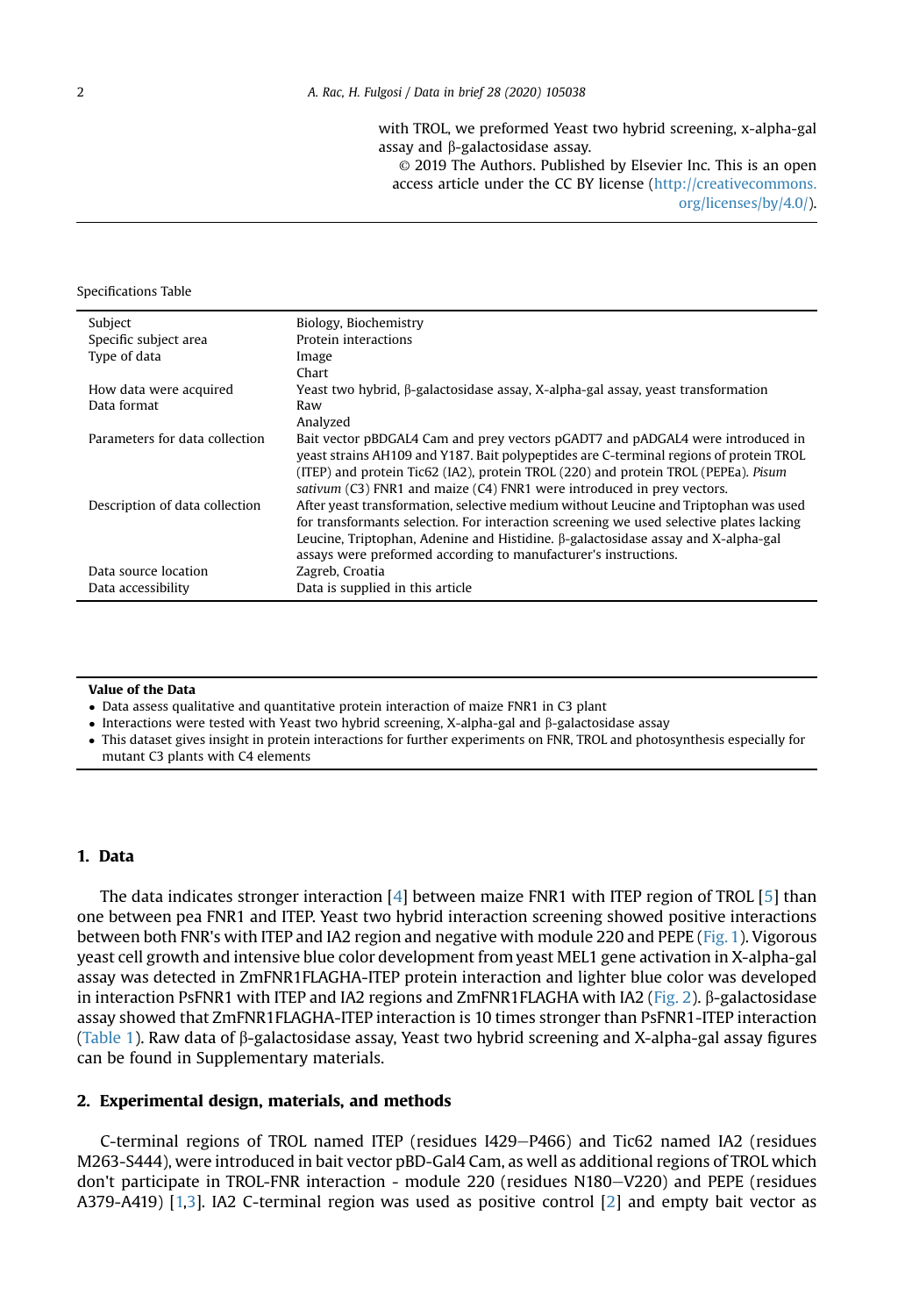<span id="page-2-0"></span>

Fig. 1. Yeast two hybrid protein interaction screening. Growth of yeast cells in different bait-prey combination. Upper and lower rows correspond to Pisum sativum and Zea mays, respectively.



Fig. 2. Semiquantitative yeast two hybrid protein interaction screening. Growth of yeast cells in different bait-prey combinations in the presence of X-alpha-gal. Upper and lower rows correspond to Pisum sativum and Zea mays, respectively.

negative control. Prey proteins Zea mays ZmFNR1FLAGHA and Pisum sativum FNR1 (PsFNR1) were introduced in prey vectors pGADT7 and pAD-GAL4-2.1, respectively. After successful cloning, which was confirmed by sequencing, prey and bait vectors were introduced in AH109 (MATa, trp  $1-901$ , leu2-3, 112, ura 3-52, his3-200, gal $4\triangle$ , gal $80\triangle$ , LYS2: GAL1<sub>UAS</sub>-GAL1<sub>TATA</sub>-HIS3, GAL2<sub>UAS</sub>-GAL2<sub>TATA</sub>-ADE2, URA3: MEL1<sub>UAS</sub>-MEL1<sub>TATA</sub>-LacZ) yeast cell line for Yeast two hybrid assay and X-alpha-galactosidase assay and for  $\beta$ -galactosidase assay in yeast cell line Y187 (MAT $\alpha$ , ura3-52, his3-200, ade2-101, trp1-901, leu2-3, 112, gal $4\Delta$ , met-, gal $80\Delta$ , MEL1, URA3: GAL1UAS -GAL1TATA-lacZ).

Yeast cells were transformed by modified Li-O-Ac method. Cells were grown overnight in YPD medium (Yeast extract 10 g/l (w/v), Peptone 20 g/l (w/v), Glucose 20 g/l (w/v)) on 30 °C with constant mixing on rotator. One ml of cells was pelleted in a microfuge for 5 sec. prior to each transformation. Pellet was resuspended by shaking in  $50-100$   $\mu$  of the remaining medium. Two  $\mu$  of carrier DNA (10) mg/ml, denatured by boiling) were then added, followed by addition of 1  $\mu$ g of plasmid construct. Mixture was vortexed and 500 µl of PLATE mixture (90 ml 45% PEG, 10 ml 1 M Li-O-Ac, 1 ml 1 M Tris-Cl and 200  $\mu$ l 0,5 M EDTA) was added. Fifty  $\mu$ l of 1 M DTT was added and the mixture was vortexed again, followed by 6 to 8-h incubation on room temperature. Cells were heat shocked for 10 minutes at 42  $\degree$ C and plated on selective medium plates.

Transformants were selected on selective medium plates lacking Leucine and Tryptophan, grown for three days on 30 °C and transferred in same liquid medium overnight, 200 rpm on 30 °C. For